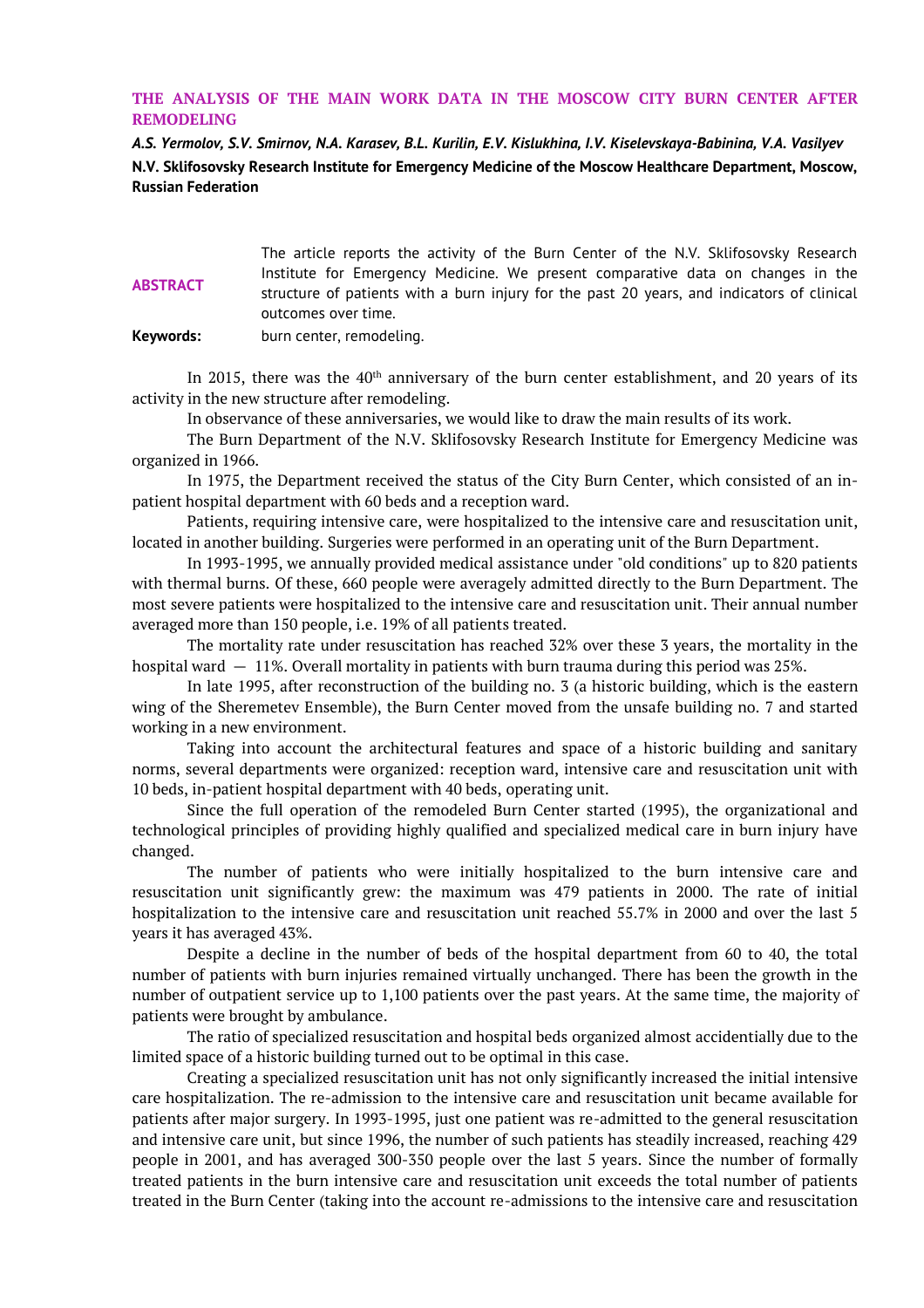unit), we use the term "the number of intensive care and resuscitation admissions" for the statistical analysis.

Expanding opportunities for resuscitation allowed to increase the number of surgical interventions. The number of emergency interventions in the early stages of burn disease has already reached  $42\%$  (1994  $-20\%$ ) in 2005 and averagely 56% in recent years.

Studying mortality rates for the presented period we should mention the increase of resuscitation mortality in the first 3 years of work after remodeling, which then began to decline and eventually fell by more than 2 times. Indicators of hospital mortality began to decline in 1996 and have been 0-0.5% recently. The indicator of total mortality in patients with burn injury after a slight increase in 1996, has consistently decreased, falling by almost 2 times.

Due to increasing mortality rates for resuscitation with the beginning of use of the specialized burn intensive care and resuscitation, an additional analysis was conducted, which showed the following.

Since 1996, the contingent of admitted patients has changed not only due to the higher severity (increased area and depth of burns), but also increased amount of victims with inhalation injury, combined and multisystem injuries.

In 1991-1995, the proportion of patients with 10% area of burn surface was 52%, 20-30% area — 10% and 2% of patients with inhalation burn injury. The proportion of patients with an area of burn injuries of up to 10% decreased by 2.5 times in 1996, with a 3-fold increase in the flow of patients with burn surface area of 20-30%, which explained high resuscitation mortality rate. In the same year, the number of hospitalizations of patients with inhalation injuries grew by 3.5 times.

Patients admitted to the Burn Center in 2014:

1. Isolated burns:

10% of the body surface — 263 cases;

20-30% of the body surface  $-$  357 cases;

50% of the body surface and more — 41 cases;

2. Inhalation burns — 135 cases;

3. Combined and multisystem trauma — 100 cases.

Thus, creation of the specialized Burn Center and the results of its work confirm the effectiveness of its organization. In our case, the ratio of intensive care and resuscitation/hospital bed capacity 1: 4 is optimum and efficient, which significantly improved the quality of medical assistance for burn trauma and the number of favourable outcomes, in spite of the increased number of serious patients.

At the same time, improved basic working data of the Burn Center in the new realities can not be fully explained only by the comfortable conditions and modern equipment. In many ways, this contributed to new medical technologies introduced over the past 20 years. Let us consider the most important of it.

It is known that one of the most common complications of burn disease is stress ulcer of the gastrointestinal tract, often accompanied by bleeding and perforation. Focused study of this issue has created the preventive management of these complications, including early enteral tube feeding and the use of proton pump blockers.

Inhalation injury or burns of the respiratory tract, often combined with burns of the skin have one of leading mortality rates in the Burn Center. The developed algorithm of management for these patients, including early respiratory support and collagen gel applications (as local treatment for tracheal errosions), significantly improved the quality of treatment.

Local treatment of burn wounds, especially in extensive surface burns (IIIa degree) still remains a great challenge. Recently developed cell therapy techniques, including bandages with fibroblasts and human collagen type I, three times allowed to shorten epithelialization.

The natural result of the last 15 years of scientific work in the Center is 5 thesis defences among its employees (one Candidate's dissertation and 4 Doctoral dissertations).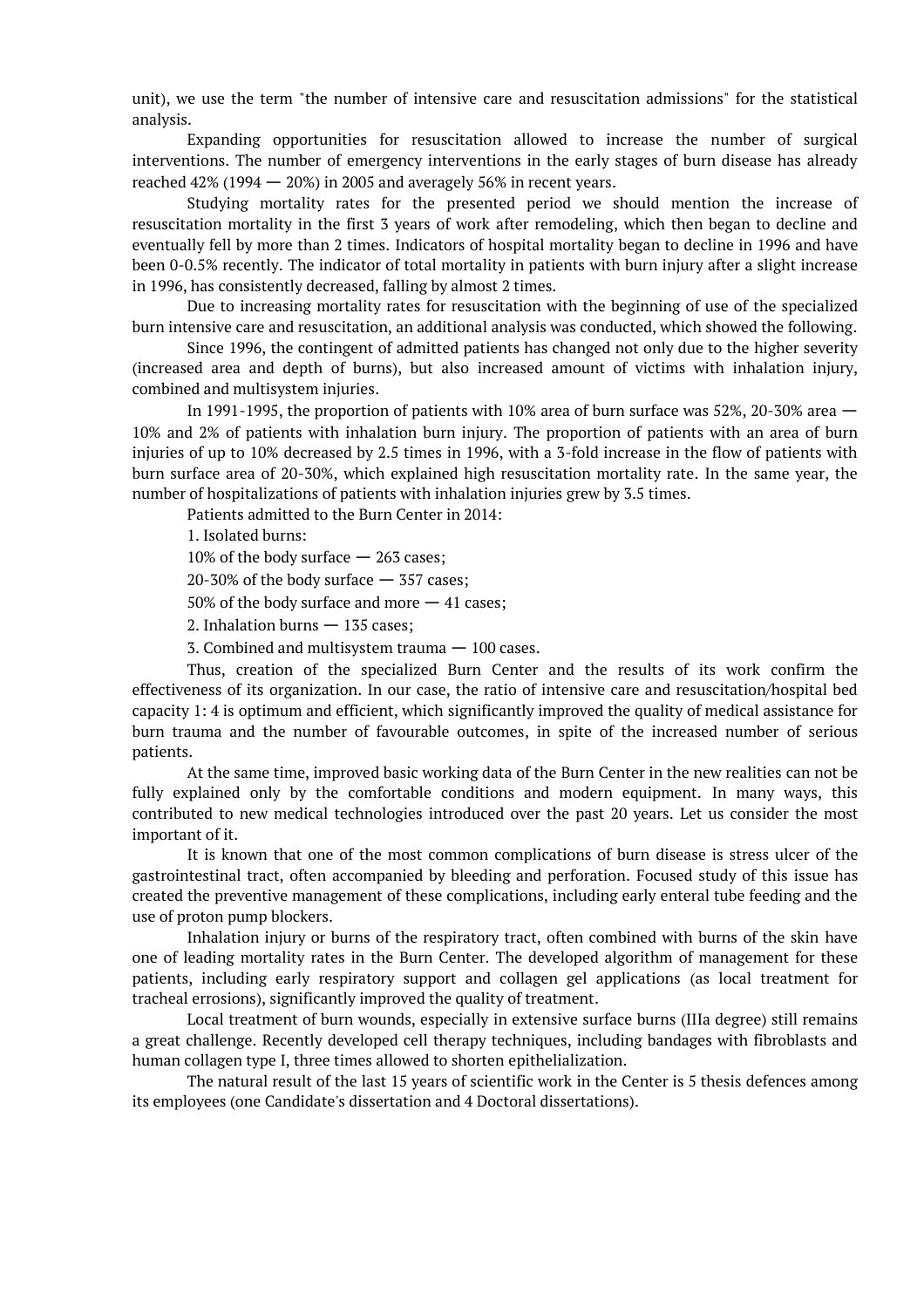

The Burn Center under reconstruction



The Burn Center after reconstruction